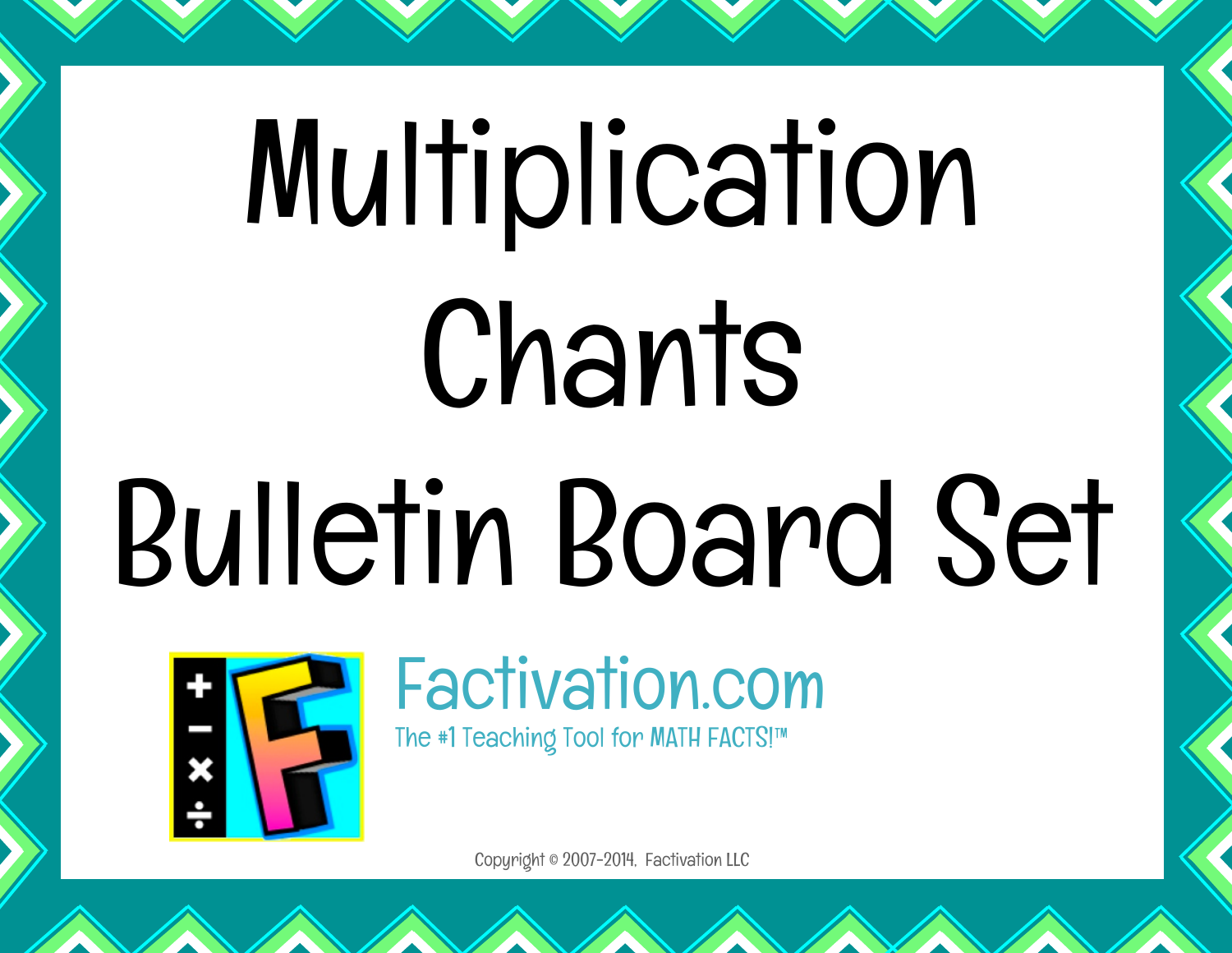| <b>Multiplication Chants</b> |                      |                                         |                                    |
|------------------------------|----------------------|-----------------------------------------|------------------------------------|
| <b>FACTS</b>                 |                      | <b>Teacher Says:</b>                    | <b>Class Responds:</b>             |
| $\frac{3}{x}$                | 4<br>x3              | 1, 2, 3, 4                              | 12 is $3x4!$                       |
| $\frac{7}{28}$               | $\frac{8}{x^7}$      | 5.6.7.8                                 | 56 is 7x8!                         |
| $\frac{7}{1}$                | $\frac{6}{x^7}$      | 7 beetles, 6 legs<br>Walking to the Zoo | How many legs?<br>FORTY-TWO!       |
| $\times 3$                   | $\times 3$           | 3 & 3 are<br>doin' fine                 | Multiply them,<br>you'll get 9!    |
| $\frac{7}{x}$                | $\overline{I}$<br>x7 | 49ers score<br>again                    | 7 points, 7 points<br>FOR THE WIN! |
| $\frac{8}{x8}$               | 8<br>x8              | 8 & 8 went to<br>the store              | And bought a<br>Nintendo 64!       |
| Factivation.com              |                      |                                         |                                    |

#### Multiplication Chants Bulletin Board Set

by Factivation.com

Included in this set: 15 Multiplication Fact Cards 9 Multiplication Chants

#### About this set:

All Multiplication facts can be easily taught using a Rule, Trick, Chant, or Connection at Factivation.com!

Use this Multiplication chant set to teach many of the "harder" Multiplication facts. Use them as your class attention-getters for maximum impact! All facts included are covered in Lessons 6-8 of the Factivation!® for Multiplication online program.

For more Math fact resources (including Math fact VIDEOS), go to [www.factivation.com!](http://www.factivation.com) Sign up for a FREE [One-Month Membe](http://www.factivation.com)rship!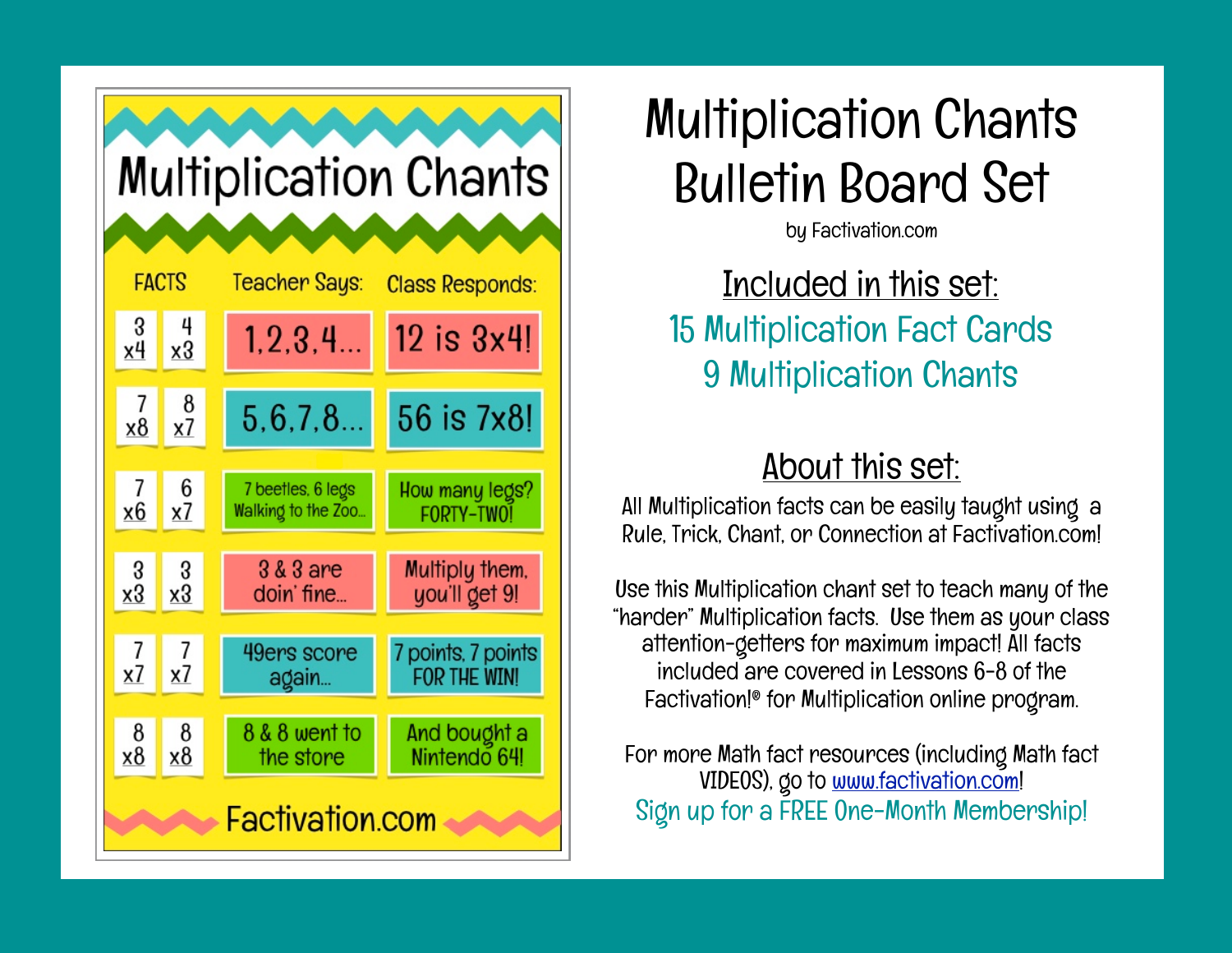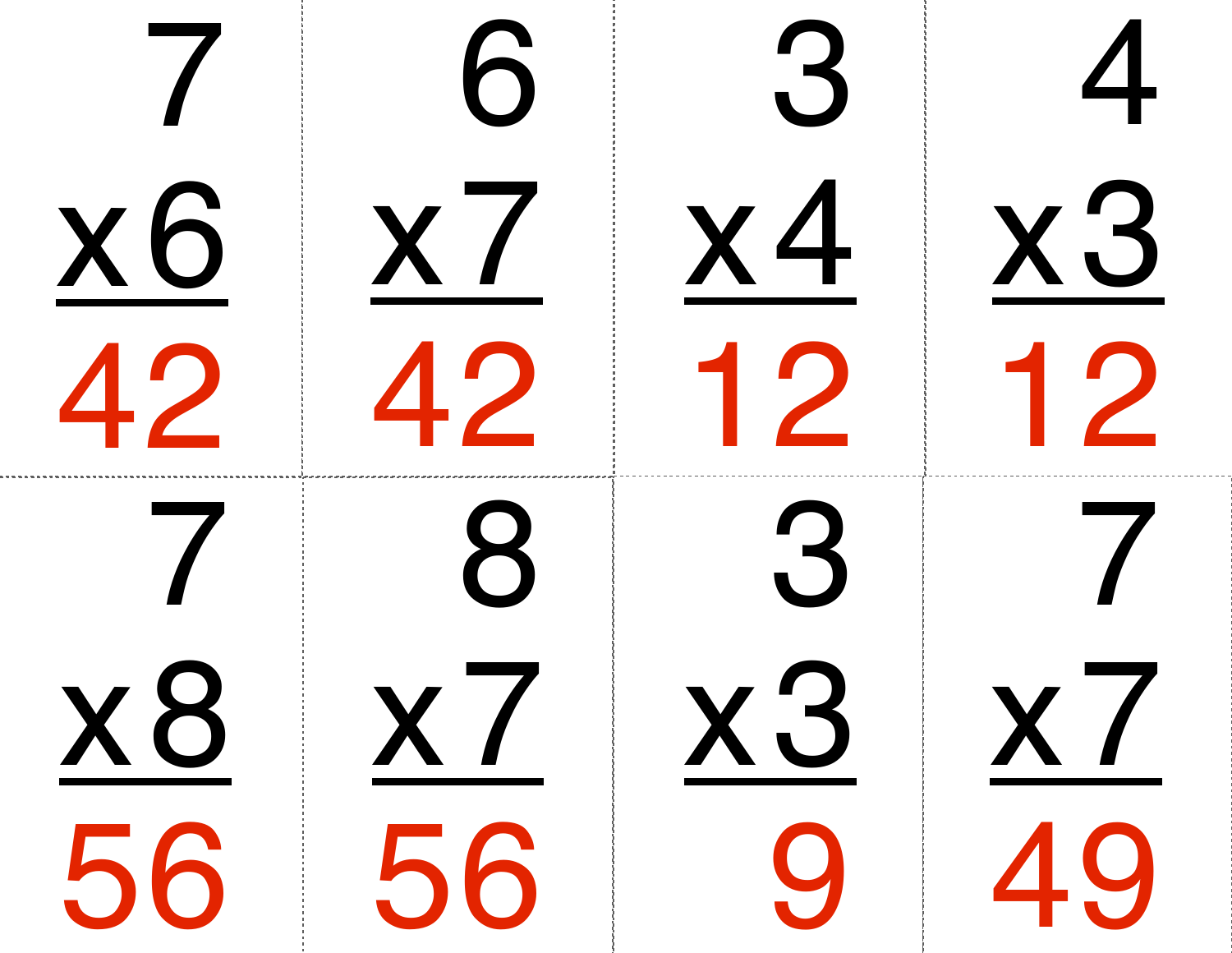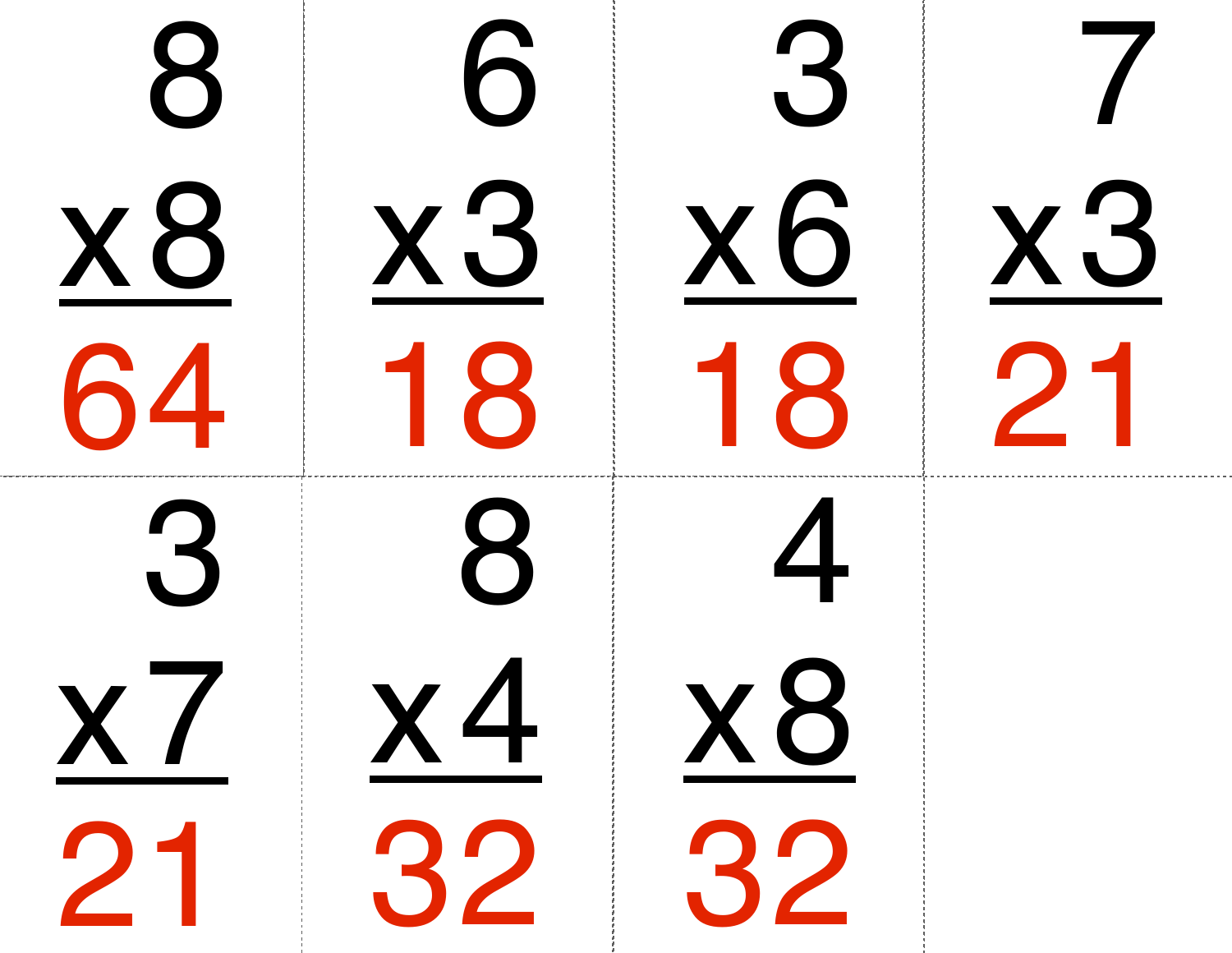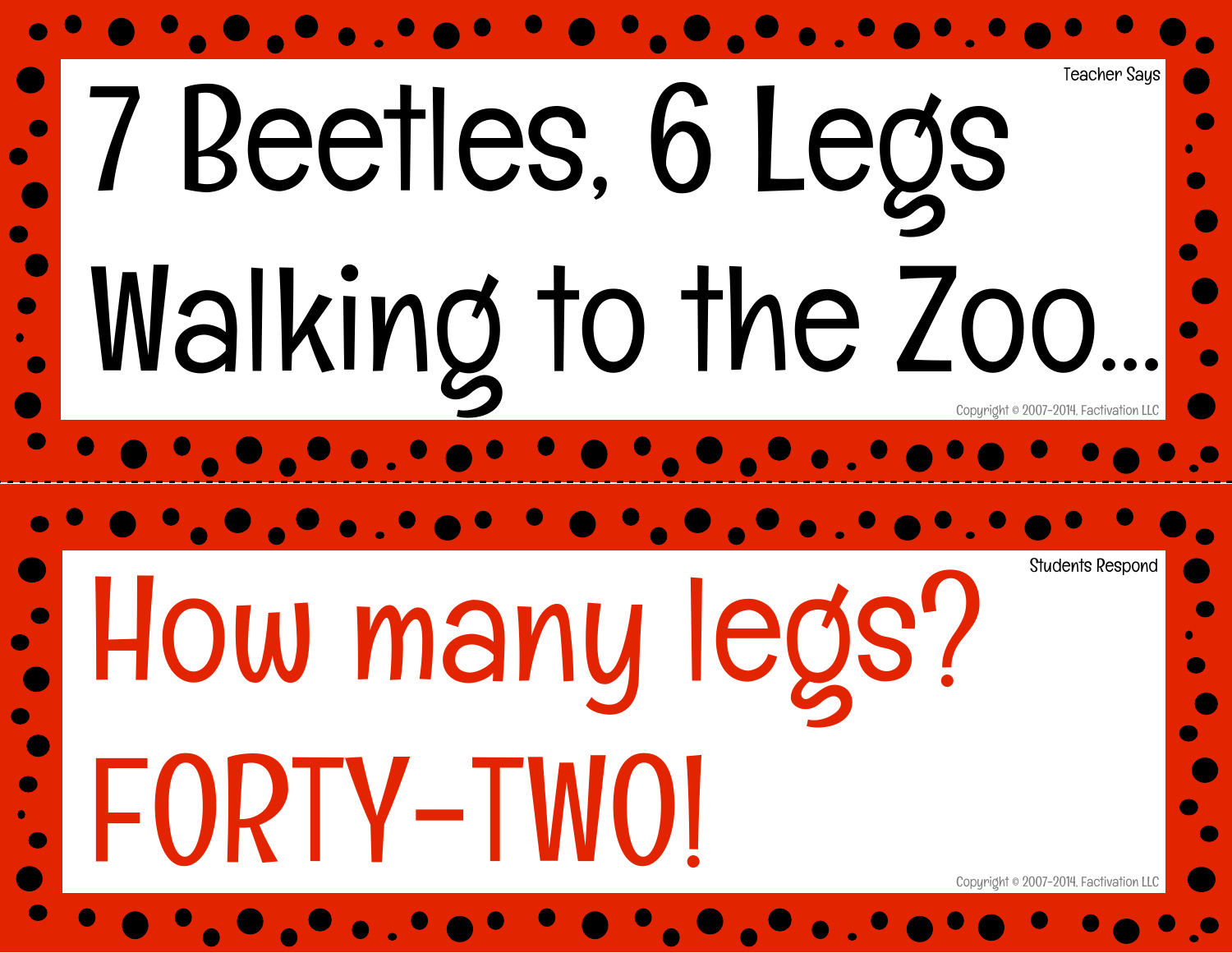#### **Teacher Says**

# 1, 2, 3, 4...

Copyright © 2007-2014, Factivation LLC

**Students Respond** 

## 12 is 3 x 41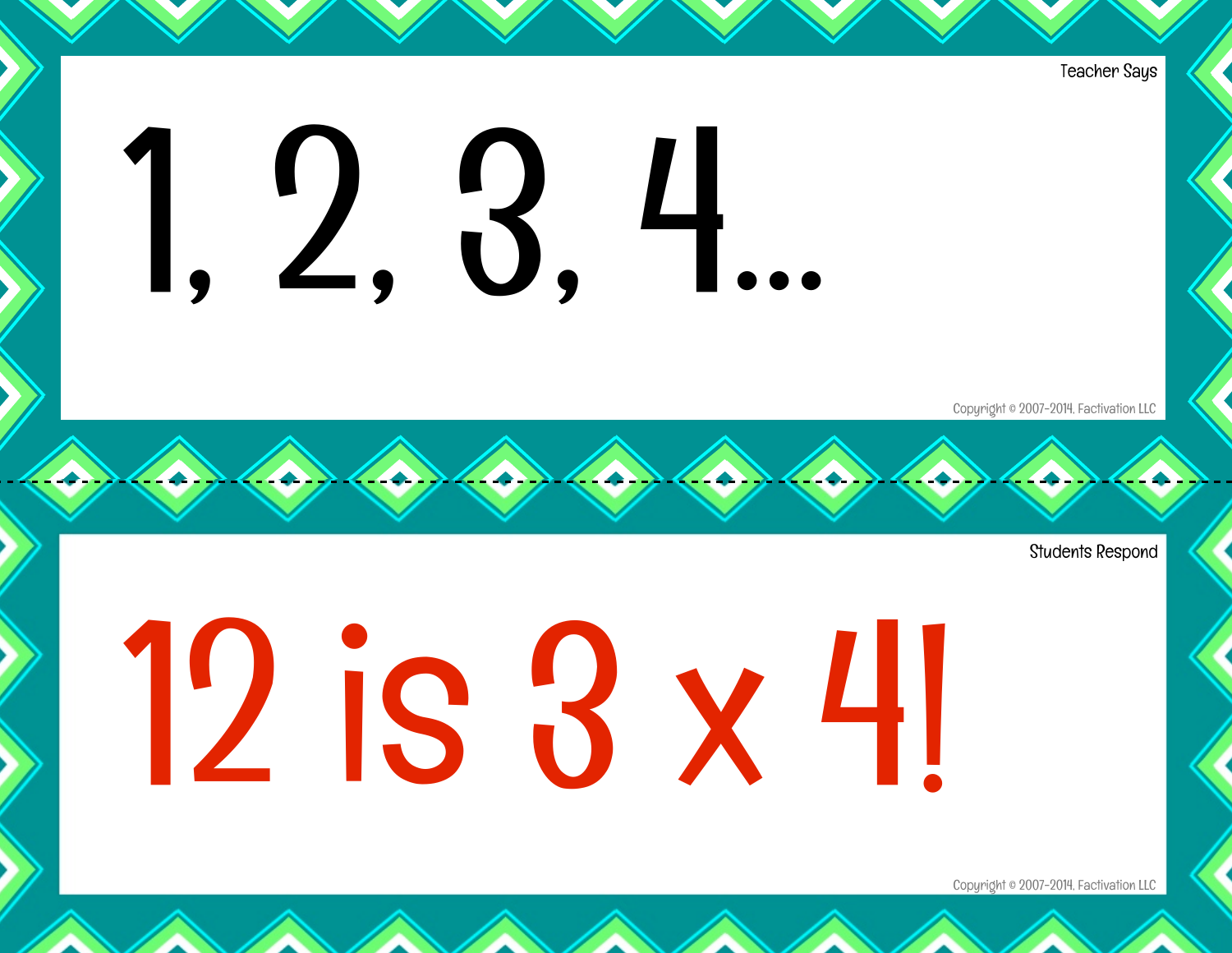#### **Teacher Says**

# 5, 6, 7, 8...

Copuright © 2007-2014, Factivation LLC

**Students Respond** 

## 56 is 7 x 81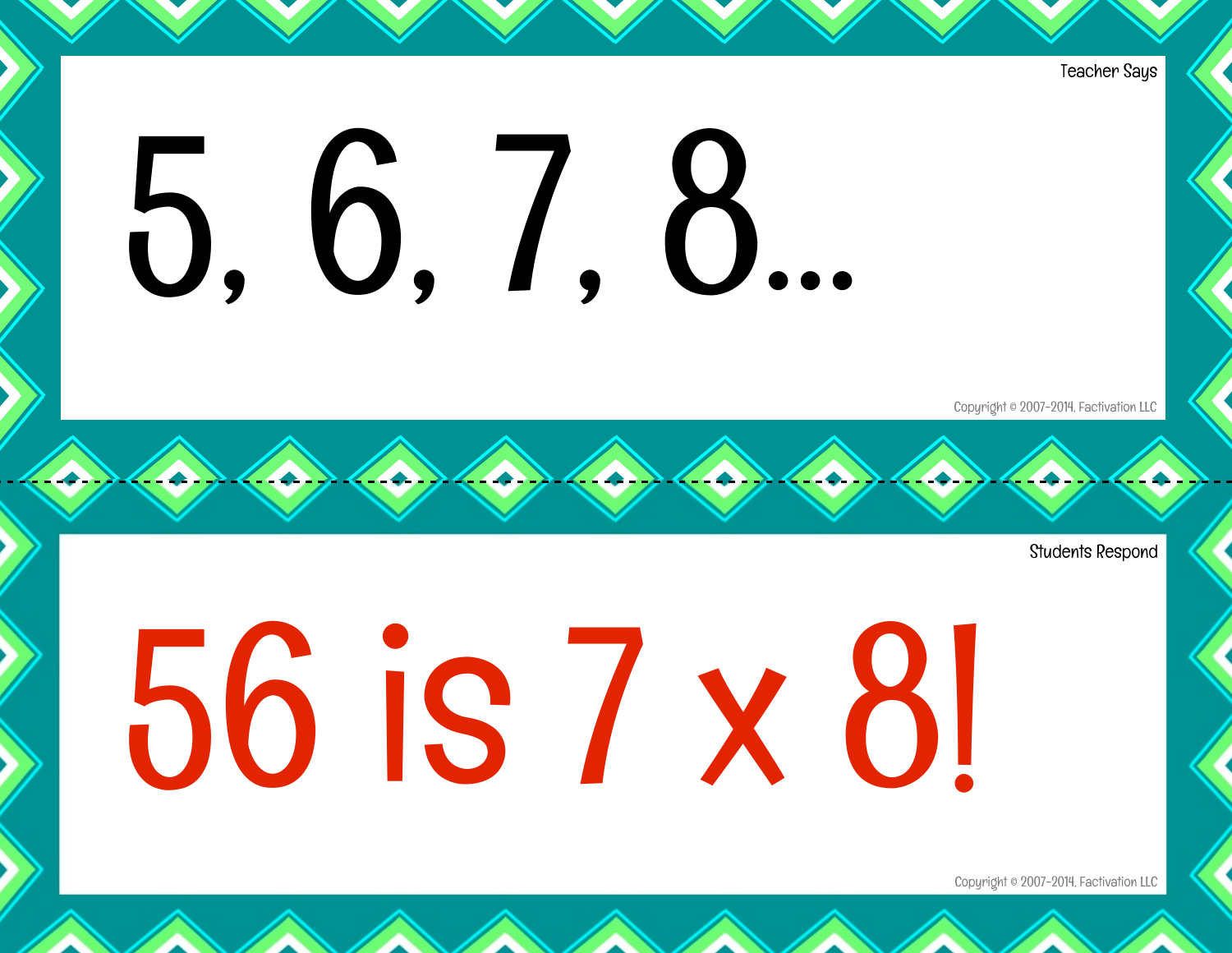### 6 and 3 bought a new CD... **Teacher Saus**

RP COROL

Copyright © 2007-2014, Factivation LLC

Students Respond

#### with 18 rockin' songs. They will, they will... ROCK YOU! Copyright © 2007-2014, Factivation LLC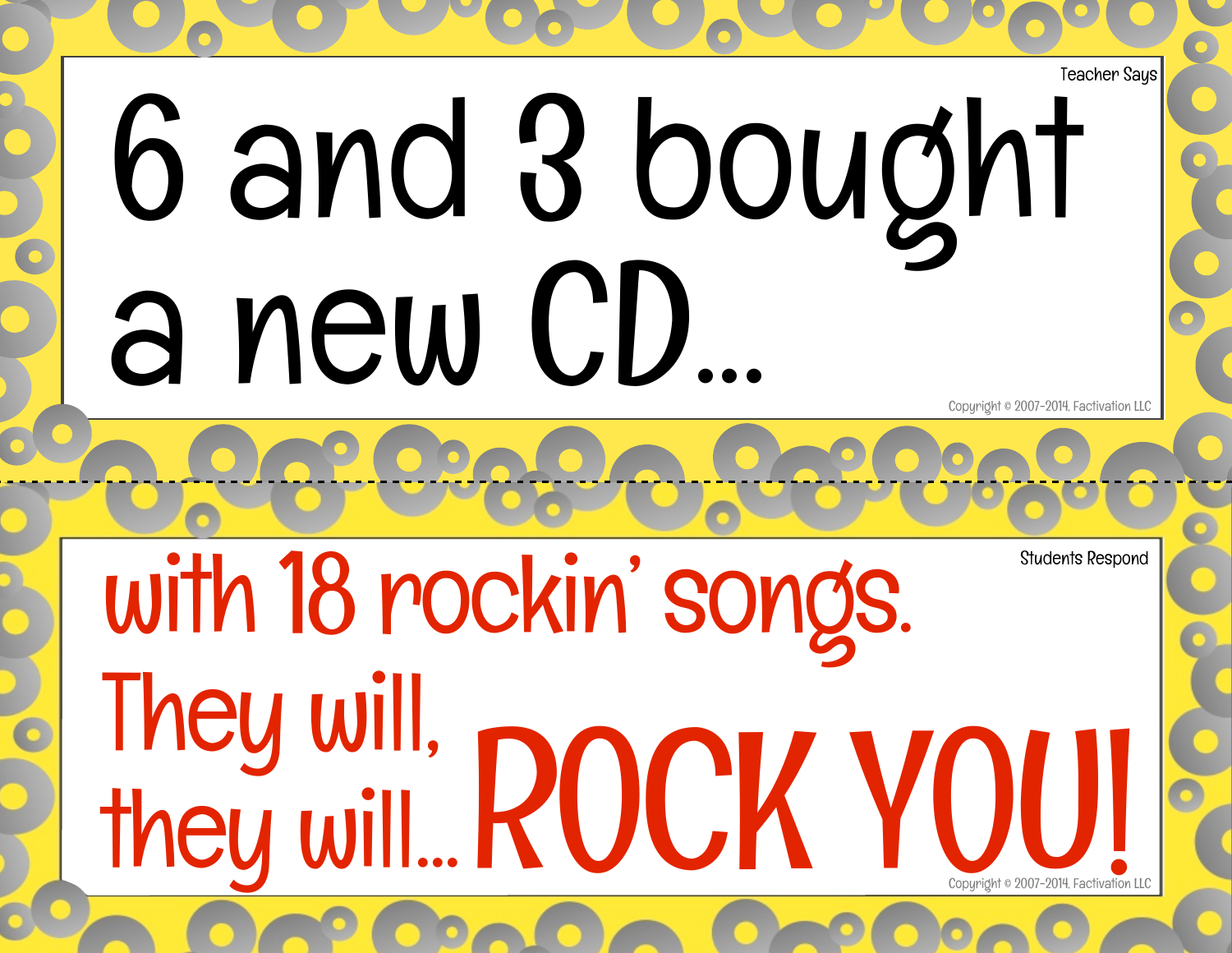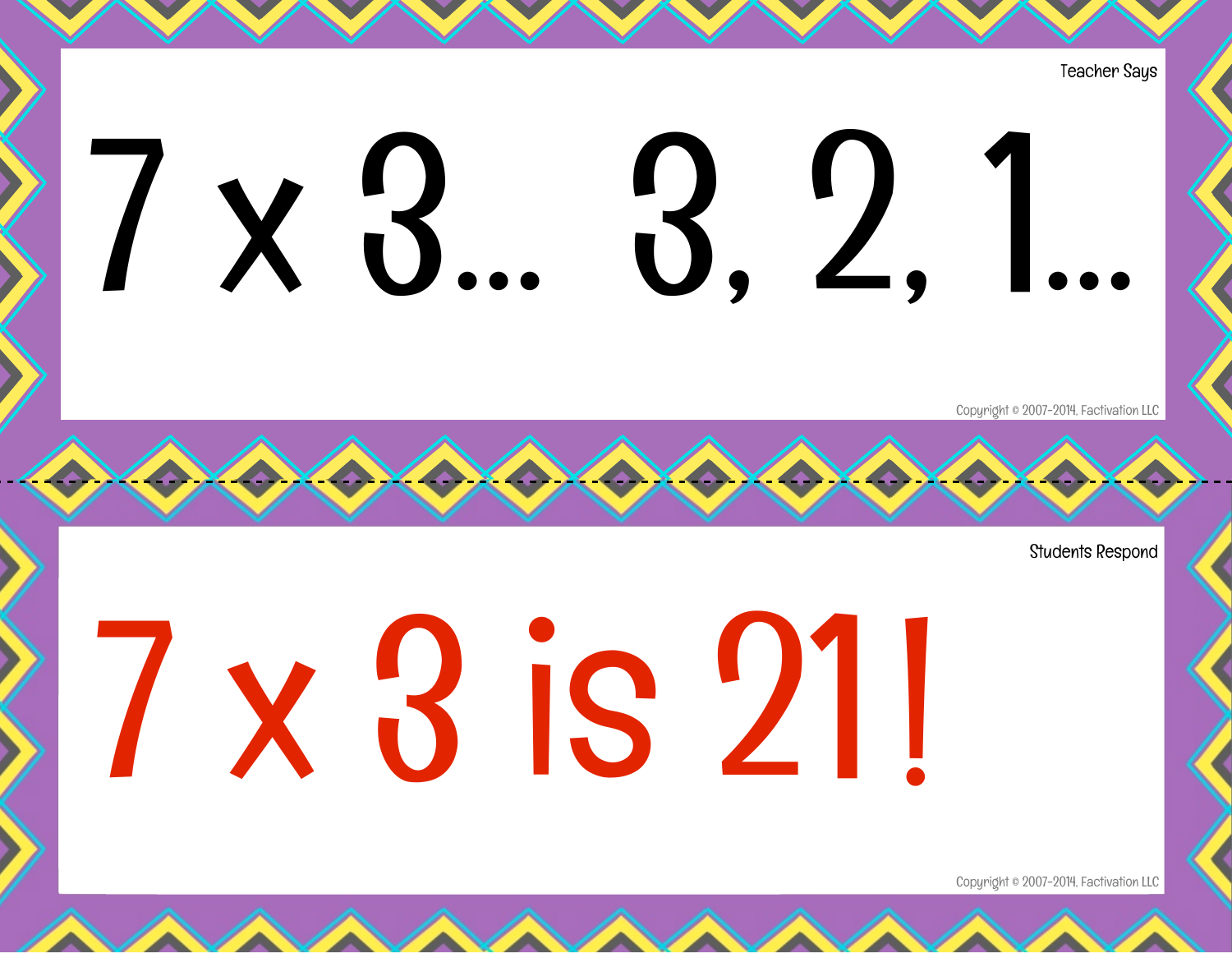## **Teacher Says** 88 x 4.. 4, 3, 2.

Copuright © 2007-2014, Factivation LLC

**Students Respond** 

# 18x4is 321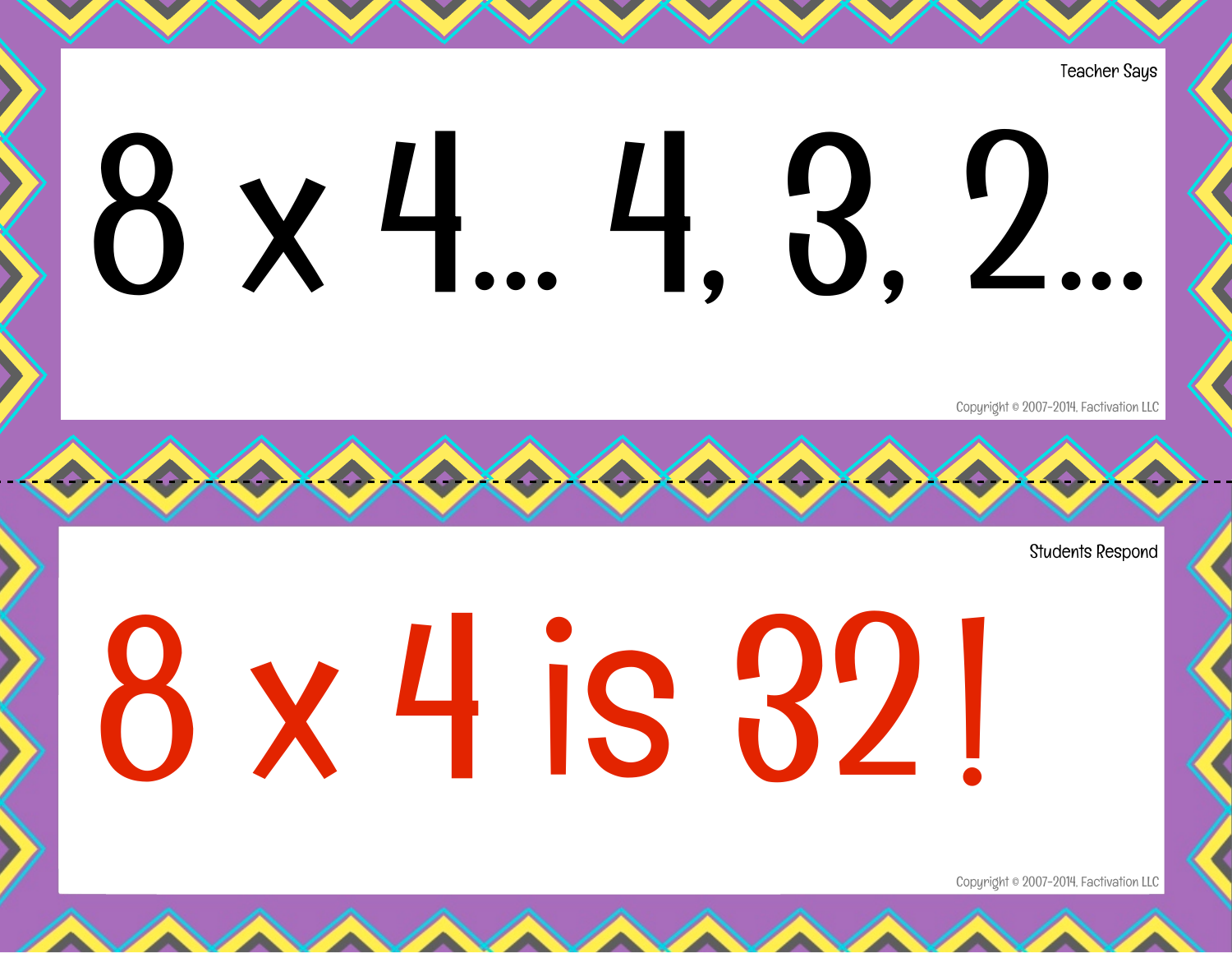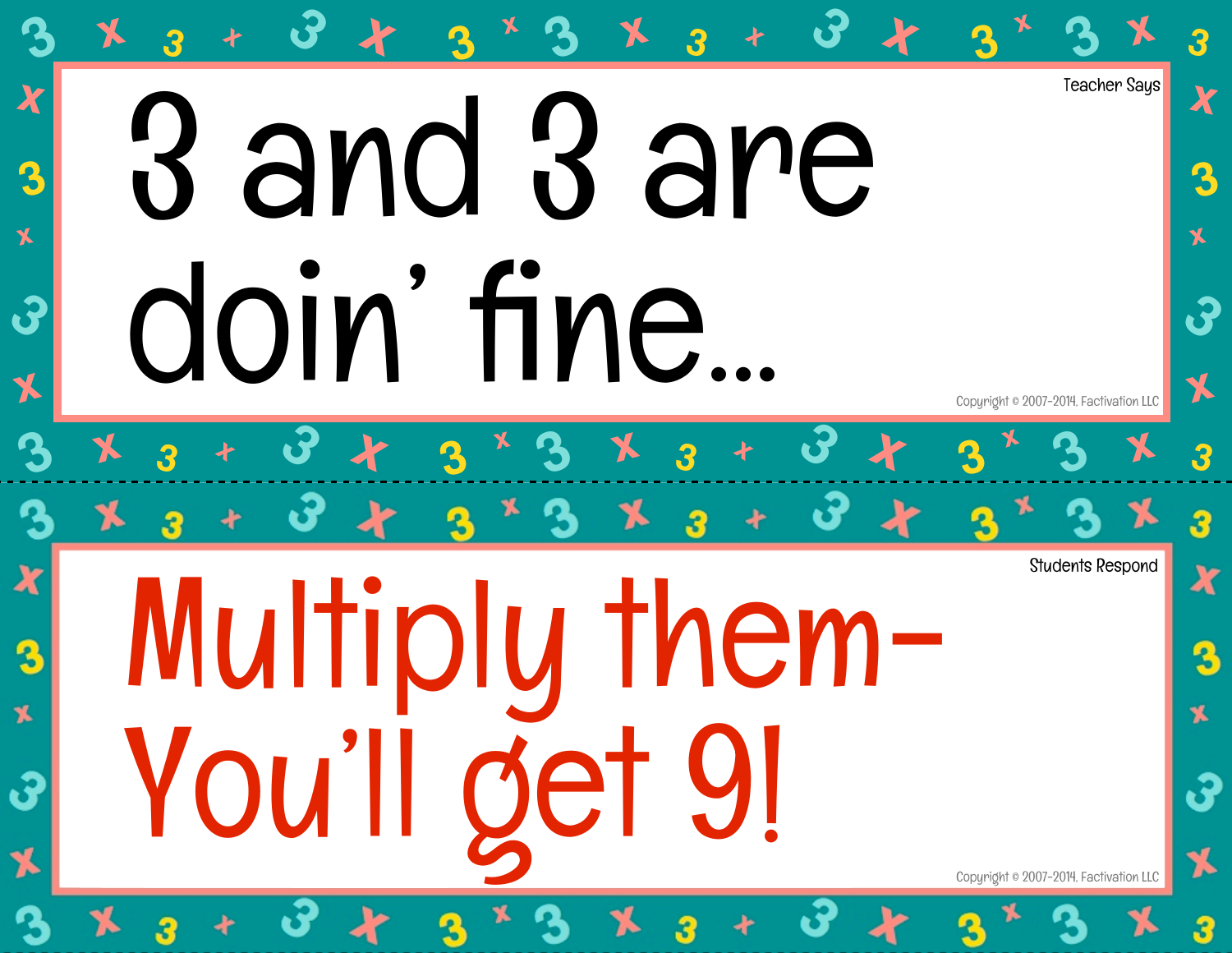



Teacher Says

Copyright © 2007-2014, Factivation LLC

### Students Respond 7 points, 7 points FOR THE WIN!